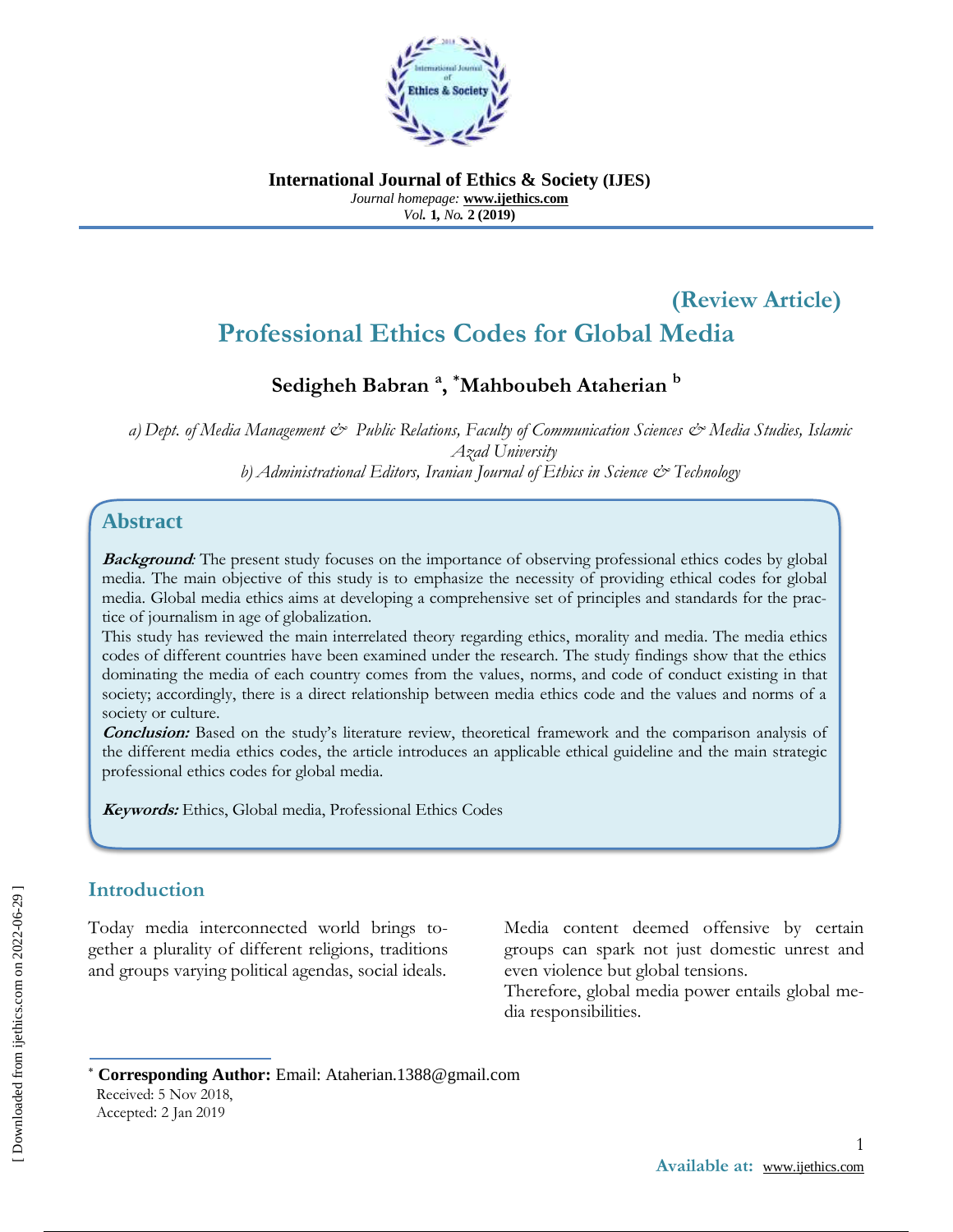A parochial media, ignoring its global responsibilities, can wreak havoc in this global world. So we need globally responsible media to help citizens understand the different global environment problems.

We need a global media ethics for our interconnected world.

The following article, studying different concepts of ethics, media ethics, and its approaches and also presenting a brief comparison among different countries media ethics codes, try to illustrate the importance of Global Media Ethics Code for our new tightly linked global world.

#### **What is ethics?**

Ethic has been defined as a set of inner and spiritual traits of human, which emerge as behavioral acts that arise from the inner moods of human. For this reason, it is said that ethics can be defined through his works. The continuation of a type of specific behavior is because of this that behavior has inner root within the soul of individual, which the root is called mood and ethic. (1)

### **Difference between ethics and ethical principles**

Some scholars divide the term "ethical principles" from the term "ethics" and generally use "ethics" to specify the criteria for "good behavior," but "ethical principle" to introduce a rational approach, and even practical and justifiable about behavioral rules (2). Because ethical principles are presented modified and in the form of recommendations in certain articles and clauses, they are closer to the field of law, but the difference with legal provisions is that the legal regulations are universal and enforcing it is required for all individuals, while ethical principles do not have an authoritative feature and include only a specific social or professional group (such as media companions, doctors, lawyers, etc.), and their mandatory aspects are limited. (3)

**Relationship between ethics and rights** 

Throughout the history, 3 steps have been considered for the relationship between ethics and rights as follows:

- 1- There was no difference between ethics and rights.
- 2- While the Freedom Movement was constituted in 18 century, the pioneering scholars of liberalism thought that they designated a distinct border between ethics and rights and believed, what exist inside of us associated with ourselves.

Immanuel Kant was the followers of this idea who said; ethics considers human intrinsic attributes, but rights are related with outer behavioral practices. The followers' political objective of this idea was to restrict governments' influences on the people individual life, and they had believed that humanity should never be sacrificed due to governments' authority.

3- But the world wars I&II proved that through the struggle, because of the democracy, it is not possible to eliminate oppression, hence some principles had to be defined to restrict democracy and then it was tried to maintain the relationship between the rights and ethics.

So it can be concluded that ethics and rights do not have the equal concepts. Ethics evaluates rights. Furthermore the scholars who are thinking about the society affairs concluded that if ethics split from rights, then beauty and delicacy have been removed and we only obeyed the power and authority, thus the execution of the right must be ethical.

Moreover, with regarding to legal provisions, a government is not permitted to pass every rule that it prefers, but the rules and moral powers prohibit that, and ethics influence on the rules.

If ethics removed from rights, then law would lose its acceptability. practices.(4)

# **History of media ethics approaches**

The history of media ethics can be divided into five stages. One Of Researcher summarizes the ethical view embedded in every historical stage as follow: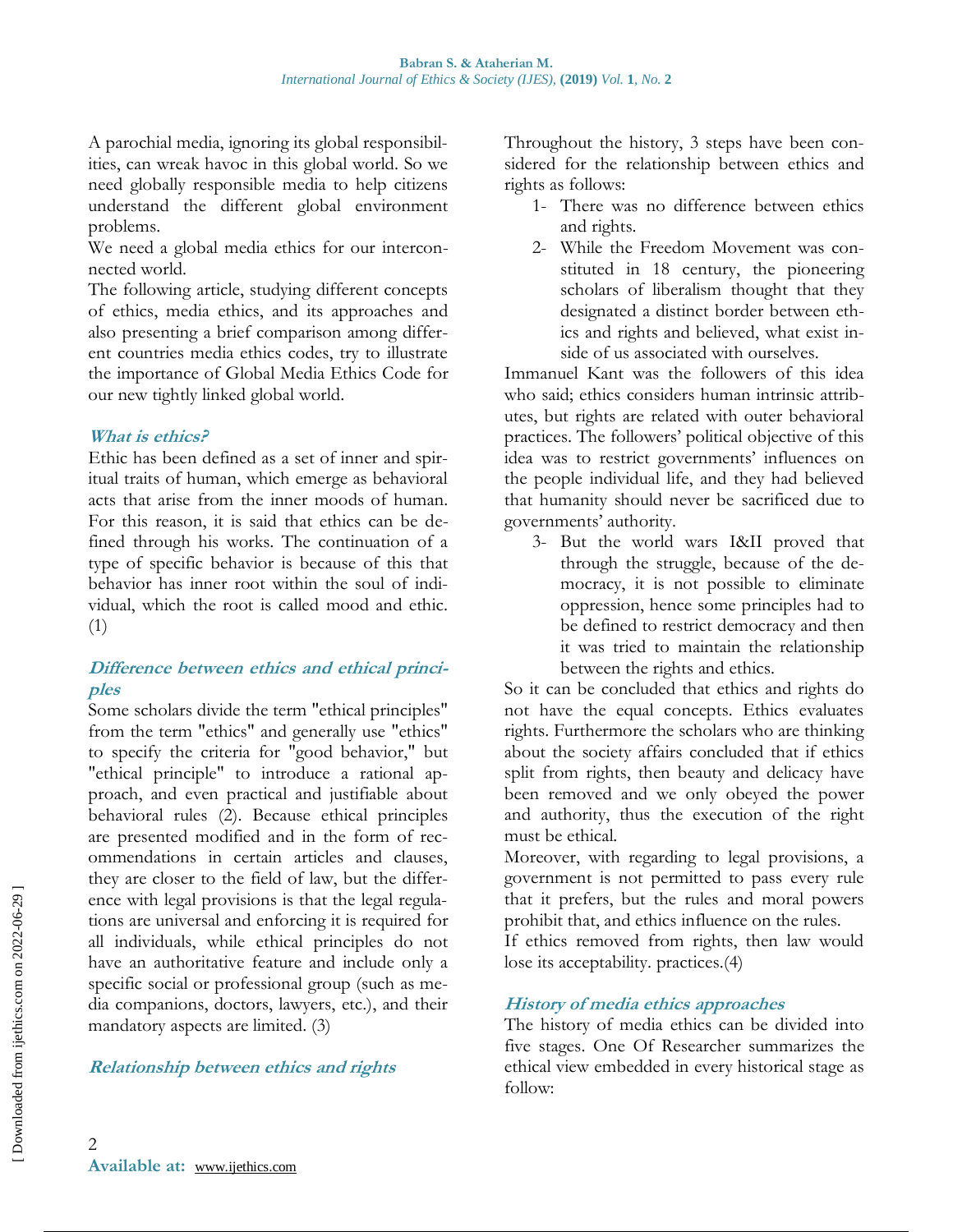Authoritarianism-utopian (16 to 17 centuries): the ethical aim of journalism is to support and promote the authorities in power and their programs, whether the aim of authority is utopian or more modest.

Liberal (18 century): the ethical aim of journalism in this period is to provide the information and views necessary for a free and self-governing liberal society. Freedom of speech is more important than not embarrassing authority.

Objectivity-social responsibility (19 century): the ethical aim of journalism is the same as liberal theory to be free so that journalists can inform citizens and act as a watchdog on government. The freedom to publish should be restrained by norms of objectivity and the social responsibilities of responsible journalism.

Interpretive and advocational (20 century): the ethical aim of journalism is not simply to inform or to report facts but also to interpret the world for citizens and /or to advocate for reforms and social causes. The interpretive and advocacy approach is skeptical about impartiality, neutrality, and objectivity.

Care- communitarian: like social responsibility theory. The care-communitarian approach wants journalists to be free but to use that freedom responsibility. «Responsibly» refers to specific aims such as helping to develop caring human relations and communities and fairly representing minorities and other disadvantaged groups.(5)

#### **Social responsibility theory**

Media theory that used in this study is the media social responsibility. Theory of social responsibility is more focused on the media ethics, theoretically. This theory is attended on both independence and commitment in media. This theory assumes that media should be committed to democratic policies. The basics of this theory include independence of media and media's commitment to society.

Some of communication experts believe that theory of social responsibility in democratic societies has effective framework for professional ethics. This ethical framework is matched with political-social characteristics of News in all societies. Therefore, this theory is the basic of current study. (6)

This study also tries to compare the media ethics standards of some main countries mainly in continental divisions emphasizing two series of proactive and restrained media ethics principles.

### **Necessity of professional ethics codes**

Ethical principles were first attended by the professional committees and unions of the press owners and journalists in western countries, and later by the international and reginal professional organization of the national community and United Nations. (7)

The committees, trade and medium unions, in different countries, have provided the media ethics charters in this countries and then have updated them according to the emergence of new media.

The following table can show the main findings in the brief comparison study (8-20)

The examination of media ethics charters in different countries reveals that ethics originate in values, norms, and common practices governing the media in a community; as a result, there is a direct relationship between this charter and values and norms accepted in a community or a culture.

Drafting a media ethics charter is a way which organizes the media in terms of ethics, and needs to be done by experts, authorities, and associations of journalists. Such a charter should include different opinions, be coherent, and be supported in all periods.

The media should perform their jobs in accordance with the following ethics principles: truth, objectivity, fairness, avoiding defamation, observing public decency, respecting personal privacy, avoiding plagiarism, respecting the ethnicities, avoiding violence, stating the source of information, not crossing the red lines, avoiding lies and falsification, observing impartiality, and paying undivided attention to selecting words and images.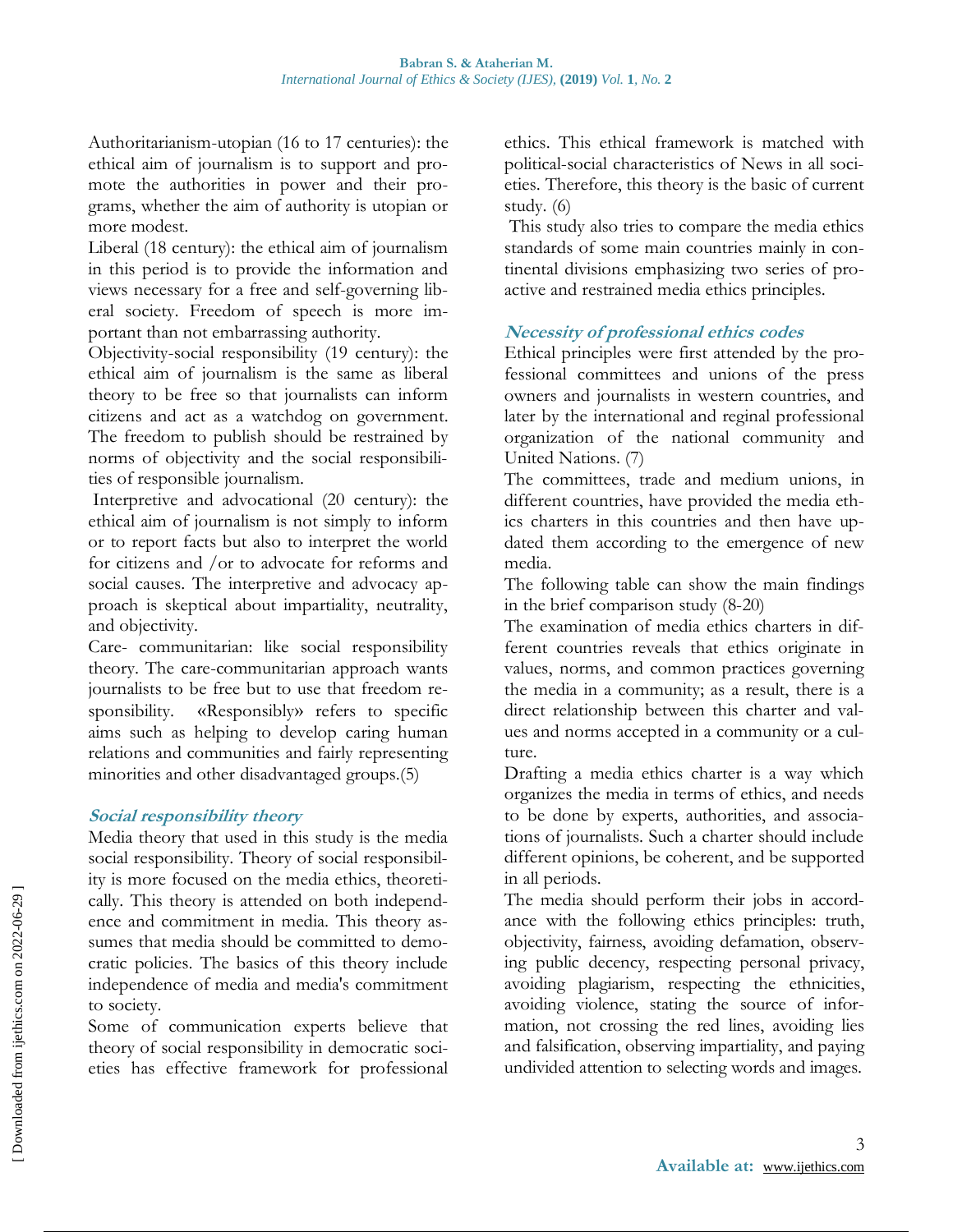|    | Scandinavian               | Europe                     | America                    | Asia                       | Africa                     |
|----|----------------------------|----------------------------|----------------------------|----------------------------|----------------------------|
|    | Freedom expression         | Freedom expression         | Freedom expression         | Respect individual         | Freedom expression         |
| 2  | Respect individual         | Respect individual privacy | Respect individual         | privacy<br>Independence    | Respect individual         |
|    | privacy                    |                            | privacy                    |                            | privacy                    |
| 3  | Independence               | Independence               | Independence               | Avoid insults              | Independence               |
| 4  | Justice                    | Justice                    | <i>s</i> ustice            | <i>s</i> ustice            | Justice                    |
| 5  | Truth                      | Truth                      | Truth                      | Avoid of violence          | Avoid of violence          |
| 6  | Lack of plagiarism         | Lack of plagiarism         | Lack of plagiarism         | Respect to public Ethics   | Truth                      |
|    | Objectivity                | Objectivity                | Objectivity                | Truth                      | Objectivity                |
| 8  | Social responsibility      | Social responsibility      | Social responsibility      | Honesty                    | Social responsibility      |
| 9  | Fairness                   | Honestly                   | Advocacy                   | Fairness                   | Honestly                   |
| 10 | Accuracy                   | Independence               | Accuracy                   | Accuracy                   | Fairness                   |
| 11 | avoiding defamation        | Protection of Dignity      | Avoiding defamation        | Protection of Dignity      | Protection of Dignity      |
|    | respecting the ethnicities | respecting the ethnicities | respecting the ethnicities | respecting the ethnicities | respecting the ethnicities |
|    |                            |                            |                            |                            |                            |

#### **Table1:** Codes of media ethics for Scandinavian, Europe, America, Asia, Africa

Nowadays, news agencies use the communication technology to collect news, videos, and images from around the world at remarkable speed. This technology has enabled news agencies to deliver pieces of news to their audiences all over the world.

Through the verification of media ethical charters of different countries, we can find out that the value-based morality, norms, and procedures that are present in the community, govern the media system of every country, so based on this reality, there is a straight relationship between that charter, values, and society norms or culture.

One of the procedures in order to organizing media in the scope of ethics is compiling the media ethics charter, which this task must be carried out by the experts, scholars, and journalists trade unions. This charter must comprise various opinions and be stable as well; also it must be protecting the whole periods.

#### **New media and Ethical principles**

Today by emergence of new media, the nature of journalism and its ethics has also been transformed. Professional shares the journalistic sphere with tweeters, bloggers, citizen journalists, and social media users. The economics of professional journalism struggles as audiences migrate online.

The media revolution has created tension among values on two levels.

The first level is due to online journalism. The culture of traditional journalism, with its values of accuracy, pre-publication verification, balance, impartiality, and gate-keeping, rubs up against the culture of online journalism which emphasizes immediacy, transparency, partiality, nonprofessional journalists and post-publication correction. The second level is due to the emergence of a global journalism. (21)

Some scholars believe new media is reshaping media ethics and transforming it to open ethics that has the potential to create a global ethics discourse that is inclusive and participatory.

Citizen uses of media, where the citizen is both consumer and producer of media, are changing the media sphere as a whole. New media small and large, from cell phones to personal blogs, increasingly occupy more of society's available communication space than before and lead to such concepts as media space and "media ecology  $"$  (22).

These changes in the media ecology are translating into changes to media ethics in terms of in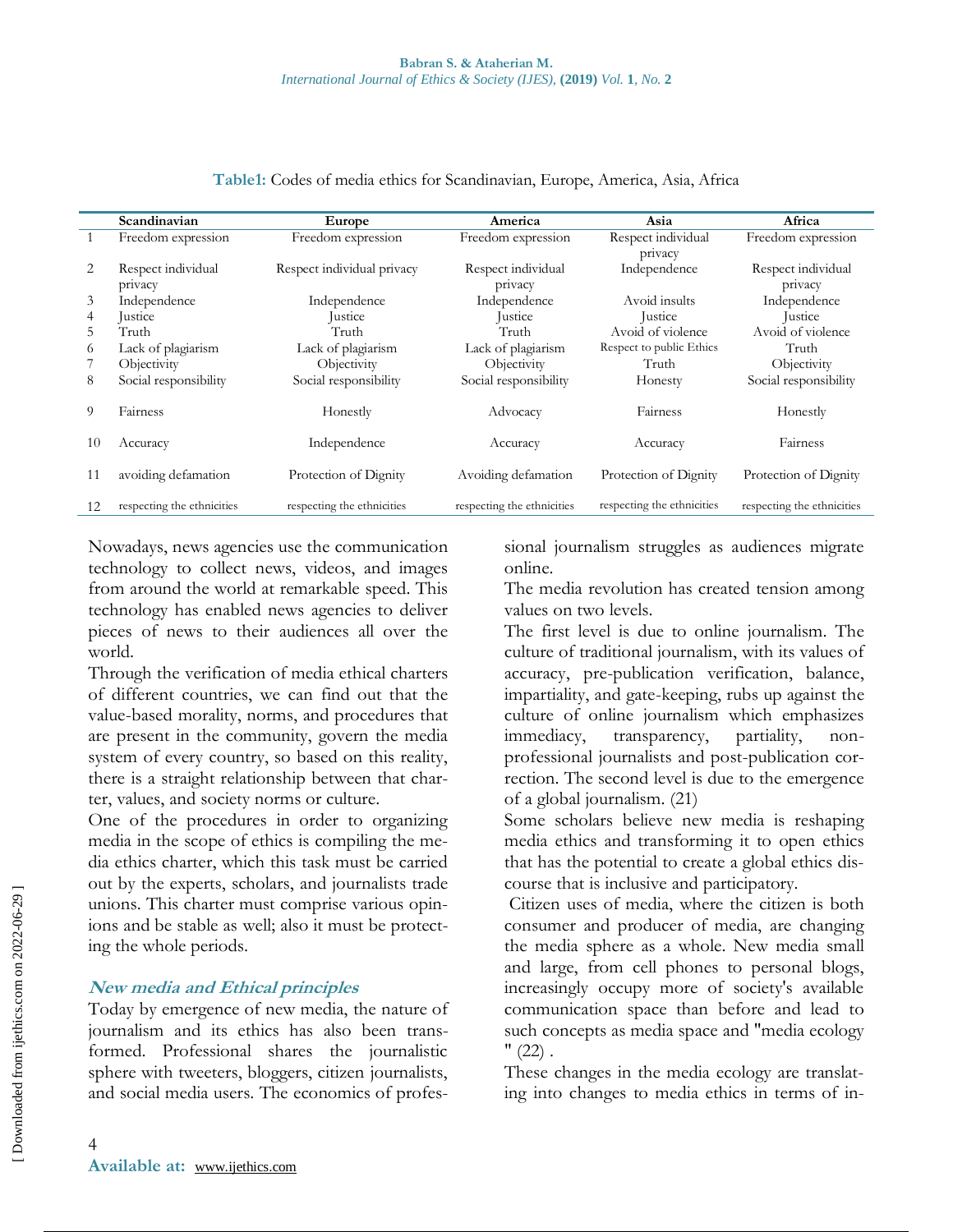tended users, the level and nature of participation, and the content. Put simply the changes are altering the way media ethics gets done.

The aim of media ethics is no longer adequately conceptualized as extending professional ethics so that it welcomes input from nonprofessionals.

New media communication also alters notions of meaningful participation and content control in media ethics. In a global media world, citizens do not need an invitation, or permission, to discuss media ethics, to critique journalism practice, or to suggest revisions and new norms. Discussing media normatively is a natural part of producing media. Ethical questions arise irresistibly when media activity is weaved into almost every aspect of one's life. Citizen-based ethics It is the activity of citizens reflecting, participating and shaping ethical discourse through global, interactive online discussions.

The culture of new media favors transparency and interactivity. Traditional Media, in recent years, have attempted to catch up to this transparent, interactive communication online by asking for readers' and viewers' reactions to stories, and by incorporating the technology of blogging, texting, Twitter and Facebook into their work and on their web sites. Much of the ethics discourse online and offline involves rich exchanges among professionals and non-professionals. The movement, then, is toward a more open media ethics in terms of discussion. (21)

#### **Necessity of global media ethics**

Today news media and the practice of journalism are increasingly global. In one hand media corporations are increasingly global enterprises. And on the other hand new technologies give news organizations the ability to gather information from around the world. News reports, via satellite and the Internet, reach people around the world and influence the actions of governments, militaries, humanitarian agencies, and warring ethnic groups. This media-connected world brings together a plurality of different religions, traditions, ethnic groups, values, and organizations with varying political agendas.

Therefore in this new scope of journalism, media ethics needs to take a global approach to responsible journalism. Its aims, principles, and practices have to be altered to reflect the global nature of media.

Responsibilities would be owed to readers and viewers scattered across the world. Standards would be redefined to promote a news media for citizens across borders.

Publishing materials deemed offensive by certain groups, as happened with the publication of the cartoons of Prophet Mohammed, can result in violence that ripples across borders. In such a climate, the role of the news media must be reexamined.

We need a global attitude in journalism that refuses to allow us to hunker down into a narrow and minimalist ethics that refuses to confront the major issues (22).

Finally, we need globally responsible media to help citizens understand the daunting global problems of poverty, environmental degradation, technological inequalities, and political instability. These problems require concerted global action and the construction of new global institutions. Moreover, without global principles, it is not possible to criticize media practices in other countries, including draconian restrictions on the press.

Global media ethics is interested in the ethical implications of the fact of global journalism. Therefore, global media ethics is called global for several reasons:

- 1. the global nature of what it studies: it aspires to be an ethics for a practice that is global in location, reach, and interconnectedness;
- 2. the global nature of its intended audience: a global ethics should, as we will argue below, seek to serve a global public - ultimately, all of humanity;
- 3. the global nature of its aims and purposes: serving a global public means promoting the good of citizens everywhere, of helping people flourish and enjoy just societies around the globe;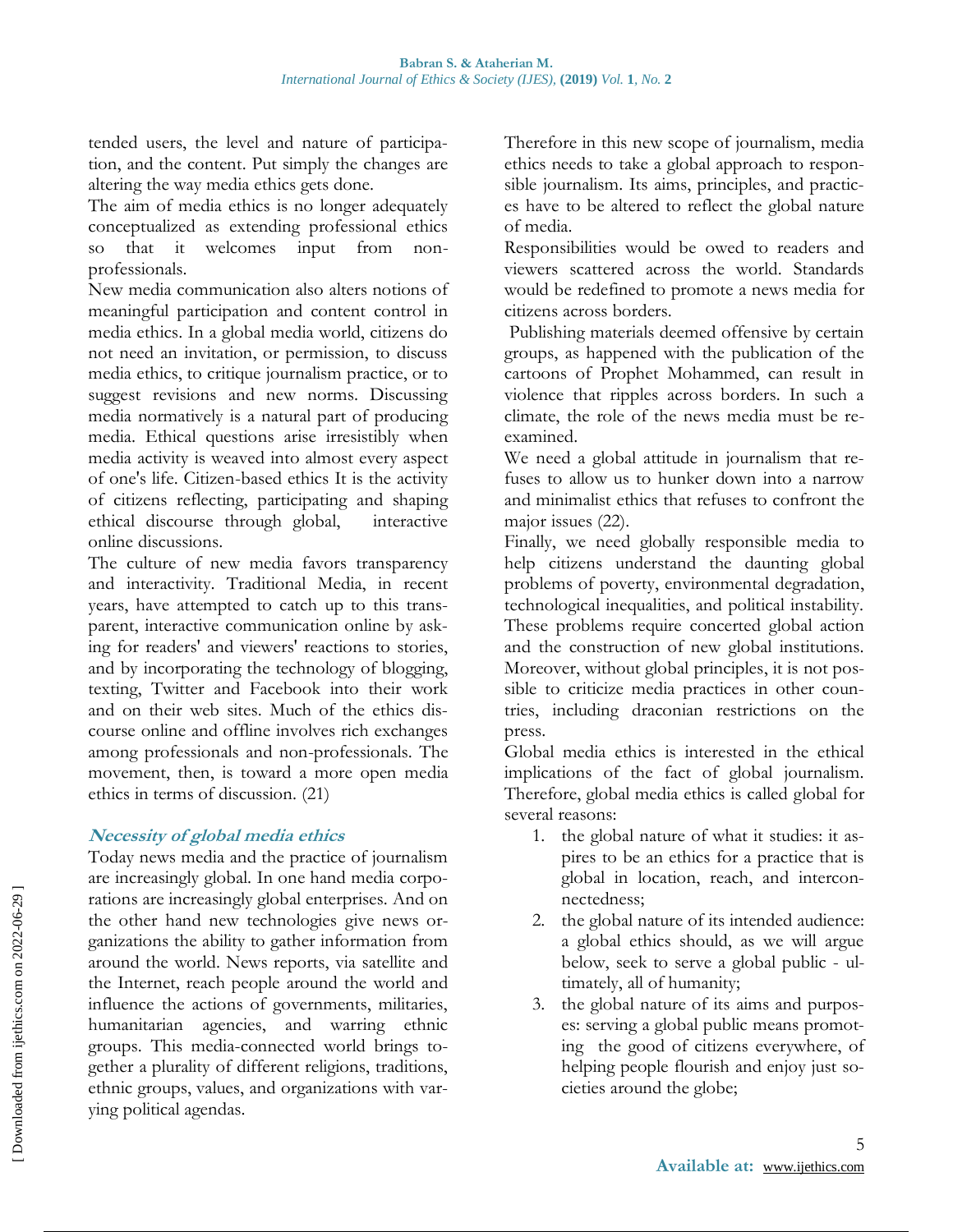4. Global principles to ground codes of ethics. A global ethics works to establish aims and general principles that responsible journalists across borders can agree to and honor in their own way, in their own media cultures (23).

## **Conclusion**

The global media and journalism ethics should promote the individual and social goods. Global journalism should reveal inequalities, report diversity, assess the quality of social life, monitor citizens' participation, and assist social bridging between diverse classes, ethnic groups, religions, and cultures within and among countries. It should also promote media literacy and the evaluation of media. Journalism can promote the political and ethical goods by helping to nurture morally reasonable citizens willing to discuss essential issues.

# **Ethical Consideration**

Ethical issues (Including plagiarism, Informed Consent, misconduct, data fabrication and/or falsification, double publication and/or submission, redundancy, etc.) have been completely observed by the authors

# **References**

- 1. Faramarz Gharamaleki AH (2009). *Organizational ethics*. 1sted. Saramad Publication, Tehran .P.31. (In Persian).
- 2. Abtahi SE. (2008). A framework for academic education of ethics in information technology. *Ethics in Science and Technology*, 4(3,4):28-38. (In Persian).
- 3. Babran S, Khaniki H, Ataherian M (2016). Code of professional ethics in media. *Ethics in Science and Technology*, 10(4): 7-16. (In Persian)
- 4. Katoozian NA (2007). Ethics and law. *Ethics in Science and Technology*, 2(1,2): 86-87
- 5. Ward SJA (2011) .*Ethics and the media: An introduction*. Cambridge University Publisher, New York. P.67.
- 6. Mc-Quail D (2000). *Mass communication theory: an introduction*. Translated by: Ejlali P. (2007). Bureau of Media Studies and Planning, Tehran. Pp. 161–169. (In Persian).
- 7. Motamednejad K (2006). Professional ethics of journalism. *Journal Media*, 17(2): 35-53. (In Persian).
- 8. The Union of Journalists in Finland. (2004). Code of ethics in Finland. Available at: [http://ethicnet.uta.fi/finland/guidelines\\_for\\_j](http://ethicnet.uta.fi/finland/guidelinesforjournalists.%20Accessed) [ournalists. Accessed:](http://ethicnet.uta.fi/finland/guidelinesforjournalists.%20Accessed) 18 Junuary 2019.
- 9. The Union of Journalists in Sweden. (2006). Code of ethics in Sweden. Available http://ethicnet.uta.fi/sweden/code\_of\_ethics\_ for\_the\_press\_radio\_and\_television Accessed: 25 Junuary 2019.
- 10. The Norwegian Press Association. (2007). Code of ethics in Norwegian. Available at http://ethicnet.uta.fi/norway/code\_of\_ethics\_ of\_the\_norwegian\_press. Accessed: 2 Junuary 2019.
- 11. The National Union of Journalists in England. (2003). Code of ethics in British and Irish. Available at: http://www.londonfreelance.org/nujcode.htm l. Accessed: 12 Junuary 2019.
- 12. The Latin American Congress of Journalists. (1985). Code of ethics in Latin American. Available https://accountablejournalism.org/?/ethicscodes/International-Latin-America. Accessed: 14 Junuary 2019.
- 13. The Media Council of United States. (2004). Code of ethics in United States. Available at: [http://www.rjionline.org/MAS-Codes-US-](http://www.rjionline.org/MAS-Codes-US-Media-Council)[Media-Council.](http://www.rjionline.org/MAS-Codes-US-Media-Council) Accessed: 14 Junuary 2019.
- 14. The Korean Newspaper Editors Association. (1964). Code of ethics in South Korea. Available at a state of  $\alpha$  at a state of  $\alpha$ https://accountablejournalism.org/ethicscodes/South-Korea-Press-Ethics. Accessed: 18 Junuary 2019.
- 15. The Press Institute and National Press Club of Philippine. (2007). Code of ethics in Philippine. Available at: https://accountablejournalism.org/ethicscodes/philippines-philippine-press-institute. Accessed: 14 Junuary 2019.
- 16. The Press Council of Turkey. (1989). Code of ethics in Turkey. Available at: http://ethicnet.uta.fi/turkey/code\_of\_professi